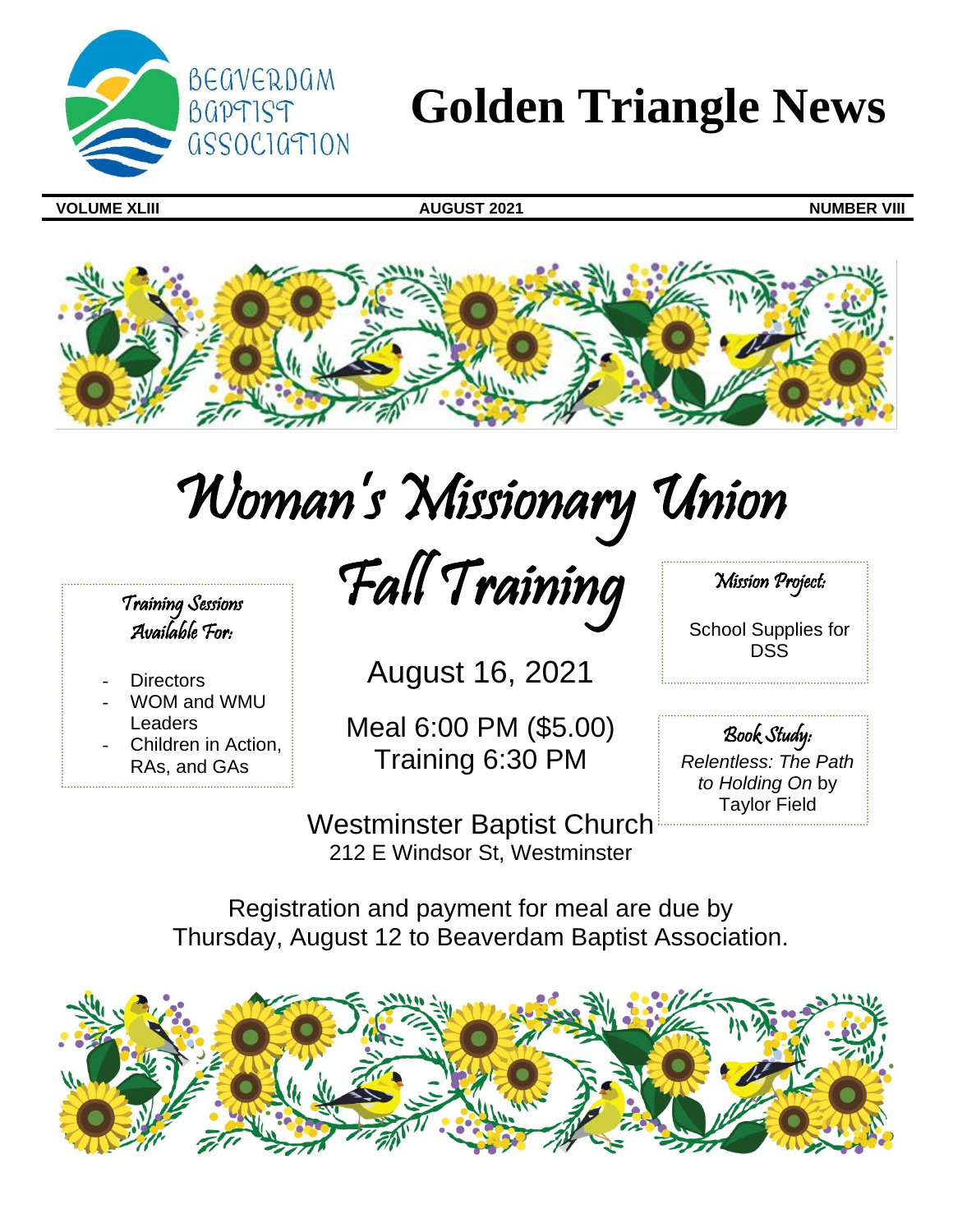## From The DOM,

According to the Southern Baptist Convention, on any given Sunday, 5,320,488 people will gather in one of the 47,544 Southern Baptist Convention churches. If you average that number out it comes to 112 people per church. Mark Clifton, Director of Replant for the North American Mission Board, says that if you took all of the pastors who serve churches that average less than 250 people in attendance on any given Sunday, you could fill up a Major League Baseball stadium with them. Around 45,000 of the 47,000-plus churches in the SBC fall into that category. On the other end of the spectrum, he says that you can fit all the pastors who serve churches that average more than 1000 in attendance on any given Sunday in a single jumbo jet: 250 people.

You see friends, quite often it's easy for us to look at the large mega-churches scattered across the country and think that's the way it is everywhere except where I serve or where I attend. However, truth be told, the average weekly attendance in the majority of SBC churches is around 100 people each Sunday. Oh, it's easy to look at the large "community" churches and feel like "our little church isn't making the impact that those much larger churches are." That happens every day all across our convention. However, what I want you to see is that Satan is very good at what he does discouraging and deceiving the saints.

Recently our Associational Revitalization Team took a close look at the 63 Beaverdam Baptist Association churches. Based upon the Annual Church Profiles that are completed by our churches, notice below our findings regarding our association.

| 0-20 People 12 Churches   |  |
|---------------------------|--|
| 21-40 People 11 Churches  |  |
| 41-60 People 13 Churches  |  |
| 61-80 People 9 Churches   |  |
| 81-100 People 5 Churches  |  |
| 101-120 People 3 Churches |  |
| 121-140 People 2 Churches |  |
| 141-160 People  1 Church  |  |
| 161-180 People 2 Churches |  |
| 181 + People  5 Churches  |  |

From the data above notice that 50 of our 63 BBA churches average 100 or less each Sunday. What's the purpose of sharing this information? My desire is to encourage as well as challenge our pastors and churches regardless of where your church is located and regardless of your average Sunday attendance – to bring God much glory!

I want to encourage you to do four things:

1. Preach – Stay faithful, stay patient and preach the Word!

2. Pray - If you want to serve your church well, pray continually!

3. Passion – Remember pastor, you get to preach the Word of God to the people of God in the house of God indwelt by the Spirit of God!

4. Persevere – Keep on keeping on! Don't quit and don't give up!

Matt Henslee and Kyle Bueermann, in their book *Replanting Rural Churches*, write that "God cares deeply for churches in communities that the rest of the world couldn't even locate on a map. He knows exactly where you are, and He loves the people in your community more than we could ever imagine." Dear friends, may we, as an association of churches, unite together to make much of Jesus as we strive each day to make His name known!

Here for you,

*David*

**Coming This Fall - Beaverdam Pastors Cohort** Pastors, would you be interested in learning more about how to lead your church towards better overall health? The SCBC has a new pilot RE Cohort training available for pastors interested in revitalization as well as those interested in replanting.

RE is designed to provide easy access to revitalization training with 13 lessons that move from truth, to wisdom, to context. It is not a "let us tell you how to revitalize your church" resource, but a "God has called you to make disciples, so how will you accomplish His mission through the church you have been called to serve?" Written by practitioners for pastors, each lesson starts online in preparation to gather monthly in a cohort of 4-8 pastors. The Beaverdam Baptist Association will be launching our Associational Pastors RE Cohort this fall. We would love for you to consider being a part of this wonderful learning opportunity. If interested, please contact David Shirley or Randy Keasler.

For additional information please go to: https://hopeforchurches.squarespace.com/pastorcoh ort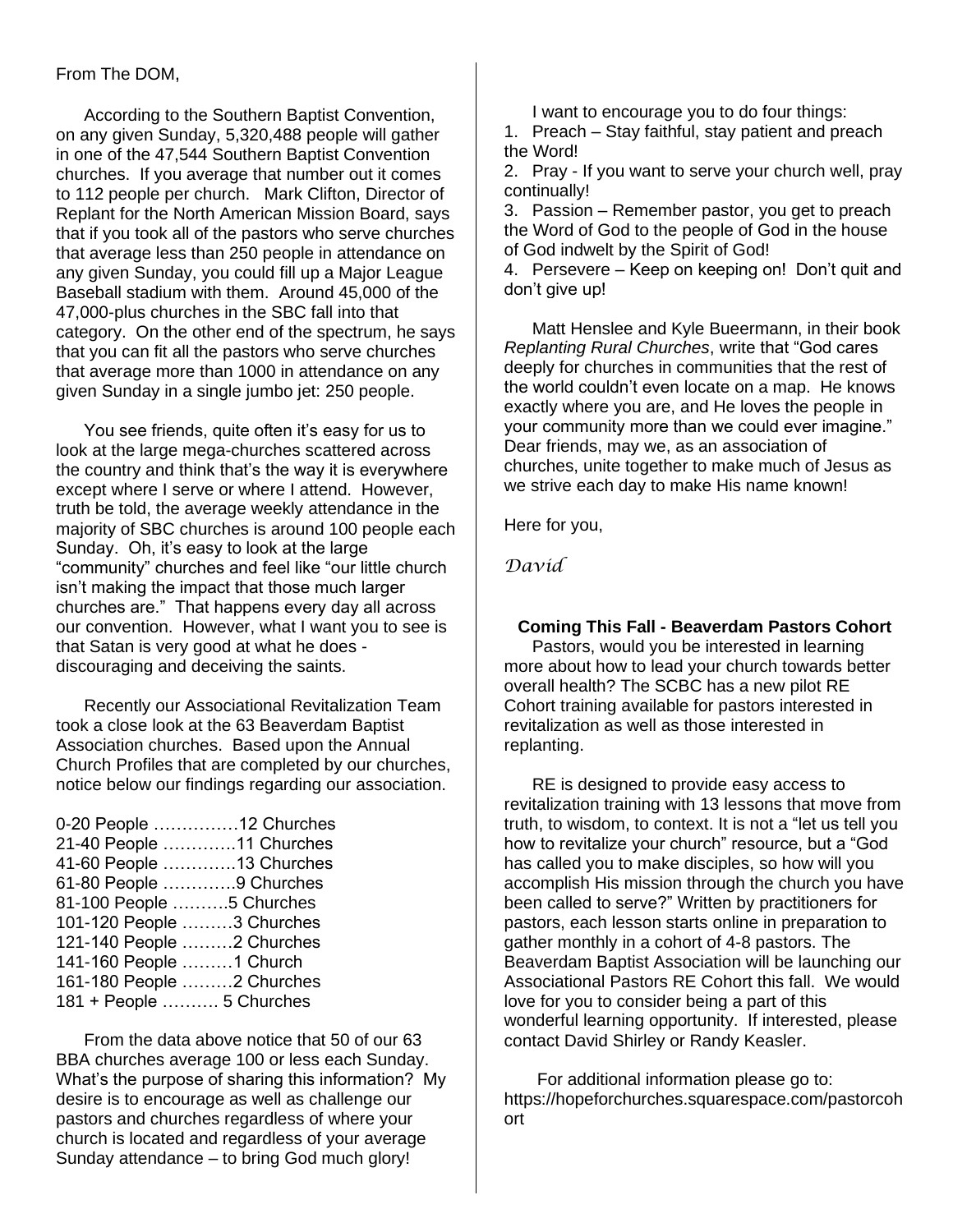## **Church Contributions**

|                                        | Jun 21           | Jan-Jun 21           |
|----------------------------------------|------------------|----------------------|
| Beaverdam                              | 205.56           | 1,221.29             |
| <b>Belmont</b>                         | 0.00             | 0.00                 |
| <b>Bethel</b>                          | 258.00           | 1,432.20             |
| Bethlehem                              | 0.00             | 0.00                 |
| Calvary                                | 90.37            | 484.66               |
| Chauga<br>Cheohee                      | 91.87<br>200.00  | 392.75<br>1,200.00   |
| Clearmont                              | 0.00             | 1,603.94             |
| <b>College Street</b>                  | 0.00             | 0.00                 |
| Coneross                               | 75.00            | 450.00               |
| Corinth - Seneca                       | 900.00           | 900.00               |
| Corinth - Westminster                  | 0.00             | 1,000.00             |
| Cross Roads - Seneca                   | 0.00             | 675.18               |
| Cross Roads - Westminster              | 100.00           | 600.00               |
| Damascus<br>Davis Creek                | 0.00<br>0.00     | 50.00<br>0.00        |
| Earle's Grove                          | 1,249.89         | 7,074.46             |
| Ebenezer                               | 0.00             | 2,000.00             |
| Faith                                  | 0.00             | 293.89               |
| <b>Fants Grove</b>                     | 0.00             | 803.85               |
| Golden Corner                          | 0.00             | 1,500.00             |
| Heart Land                             | 80.00            | 698.00               |
| Hepsibah                               | 780.34           | 4,682.04             |
| <b>Holly Springs</b>                   | 388.70<br>742.60 | 2,875.70<br>2,874.47 |
| Hopewell<br>Iglesia Bautista Bethel    | 0.00             | 0.00                 |
| <b>Little River</b>                    | 0.00             | 0.00                 |
| Long Creek                             | 167.00           | 1,002.00             |
| Lydia                                  | 1,528.58         | 2,804.17             |
| Maranatha                              | 69.13            | 591.22               |
| Monte Vista                            | 25.00            | 150.00               |
| Mountain Rest                          | 705.81           | 4,140.50             |
| Mountain View<br>Mt. Freedom           | 100.00<br>300.00 | 600.00<br>600.00     |
| Mt. Pleasant                           | 333.32           | 999.96               |
| Mt. Tabor                              | 362.22           | 1,123.95             |
| New Hope                               | 403.00           | 2,308.00             |
| Old Liberty                            | 199.01           | 1,444.92             |
| Open Door                              | 250.00           | 750.00               |
| <b>Pleasant Grove</b>                  | 0.00             | 281.55               |
| Pleasant Hill                          | 100.00           | 600.00               |
| Pleasant Ridge                         | 500.00           | 3,000.00             |
| Poplar Springs<br>Puerta Abierta       | 539.46<br>0.00   | 3,415.69<br>0.00     |
| <b>Reedy Fork</b>                      | 277.12           | 1,773.04             |
| Retreat                                | 0.00             | 0.00                 |
| Return                                 | 1,172.72         | 5,308.17             |
| Rock Hill                              | 0.00             | 0.00                 |
| Rocky Knoll                            | 491.76           | 2,616.67             |
| Salem                                  | 0.00             | 2,499.98             |
| Scenic Heights                         | 300.00           | 1,800.00             |
| Seneca<br>Shiloh                       | 1,233.00<br>0.00 | 7,817.13<br>0.00     |
| <b>Snow Creek</b>                      | 0.00             | 1,382.96             |
| Souls Harbor                           | 145.00           | 870.00               |
| South Union                            | 256.34           | 1,148.25             |
| Utica                                  | 1,261.33         | 8,725.26             |
| Walhalla                               | 0.00             | 300.00               |
| Welcome                                | 197.30           | 933.08               |
| West Union<br>Westminster              | 0.00<br>500.00   | 0.00<br>3,000.00     |
| <b>Westminster First</b>               | 125.00           | 750.00               |
| <b>Wolf Stake</b>                      | 0.00             | 482.00               |
| Total                                  | 16,704.43        | 96,030.93            |
|                                        |                  |                      |
| <b>Other Contributions</b><br>The Well |                  | 1,000.00             |
| La Roca                                |                  | 125.00               |
|                                        |                  |                      |
| <b>Total Income</b>                    | 16,704.43        | 97,155.93            |

## **Church News**

## *Staff Changes:*

Rev. Tony Qualkinbush has been called as pastor of **Clearmont** Baptist Church.

Rev. Bob Castro resigned from **Fants Grove** Baptist Church. He has accepted the pastorate at **Faith** Baptist Church, Westminster.

Bart Starr resigned as worship pastor of **Utica** Baptist Church.

## *Staff Needs:*

**Bethel** Church in Westminster, SC is seeking a part-time Worship Leader to help our team grow in skill, and effectively lead and help in the development of all generations in meaningful worship. Our worship is led by a full band, through a blend of contemporary praise and worship music. (We are not seeking a traditional choir director.) For inquiries, please contact Pastor Jeromy Dean at 864-972-3473.

**Return** Baptist Church, Seneca, is seeking to fill two part-time positions, Student Minister and Children's Minister. Anyone interested should contact Pastor Bobby Holcombe at (864) 246- 8462.

**First Baptist Church** in **Westminster**, SC, is seeking a permanent part-time music minister. Anyone interested should contact the church office at 864- 647-2688.





Christian sympathy is extended to the family of Dr. Rev. Jerry Mize and Mrs. Barbara Mize, who passed away on July 14 and June 18.

The association also extends Christian sympathy to Rev. Mark Bagwell for his mother, Joyce Bagwell, who passed away on June 18.

## *Attention Church Clerks and Secretaries*

## **Annual Church Profile**

The South Carolina Baptist Convention will release the 2021 annual church profiles in August.

The profile will be available online at www.sbcworkspace.com

In addition to the SCBC profile, all churches must complete the association survey available at www.beaverdamassoc.com.

Paper copies of both surveys will be available from the association office beginning August 23.

For more information visit www.beaverdamassoc.com or contact Emily at 882-7070 or [bbaemily@bellsouth.net](mailto:bbaemily@bellsouth.net)